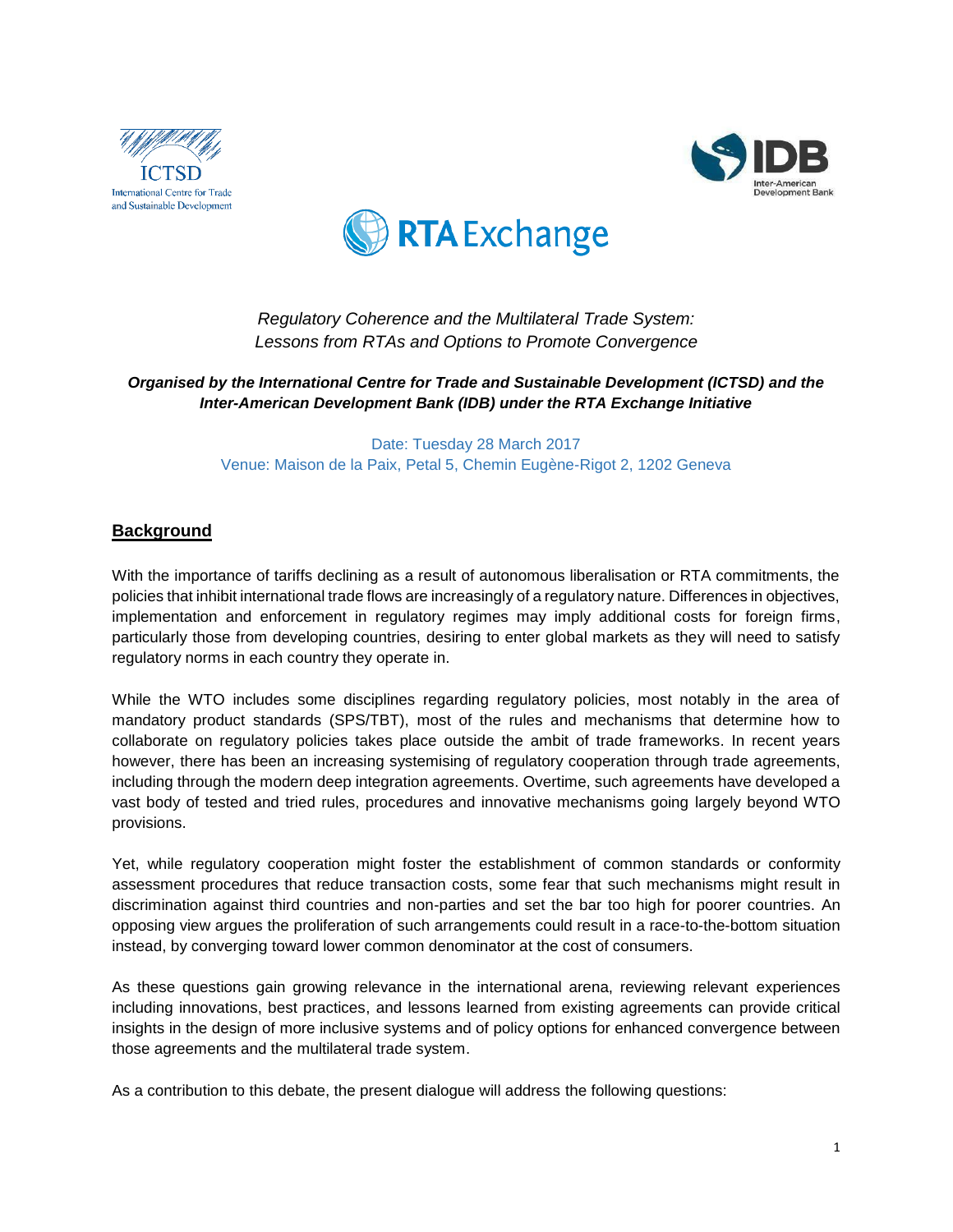- 1. What are the key concerns associated with differences in regulatory regimes and the main negative externalities they generate in the area of trade?
- 2. What lessons and best practices can be drawn from the experience of regional and bilateral trade agreements in the area of regulatory cooperation?
- 3. What specific mechanisms can be envisaged to promote convergence and enhanced interoperability among those agreements?
- 4. What mechanisms, provisions or approaches might be explored at the multilateral level to address these challenges building on the experience from RTAs?

To answer those questions, ICTSD and IDB will convene a select group of representatives from governments, business and academia, to engage in a fruitful and open discussion on regulatory coherence in RTAs and the multilateral trade system.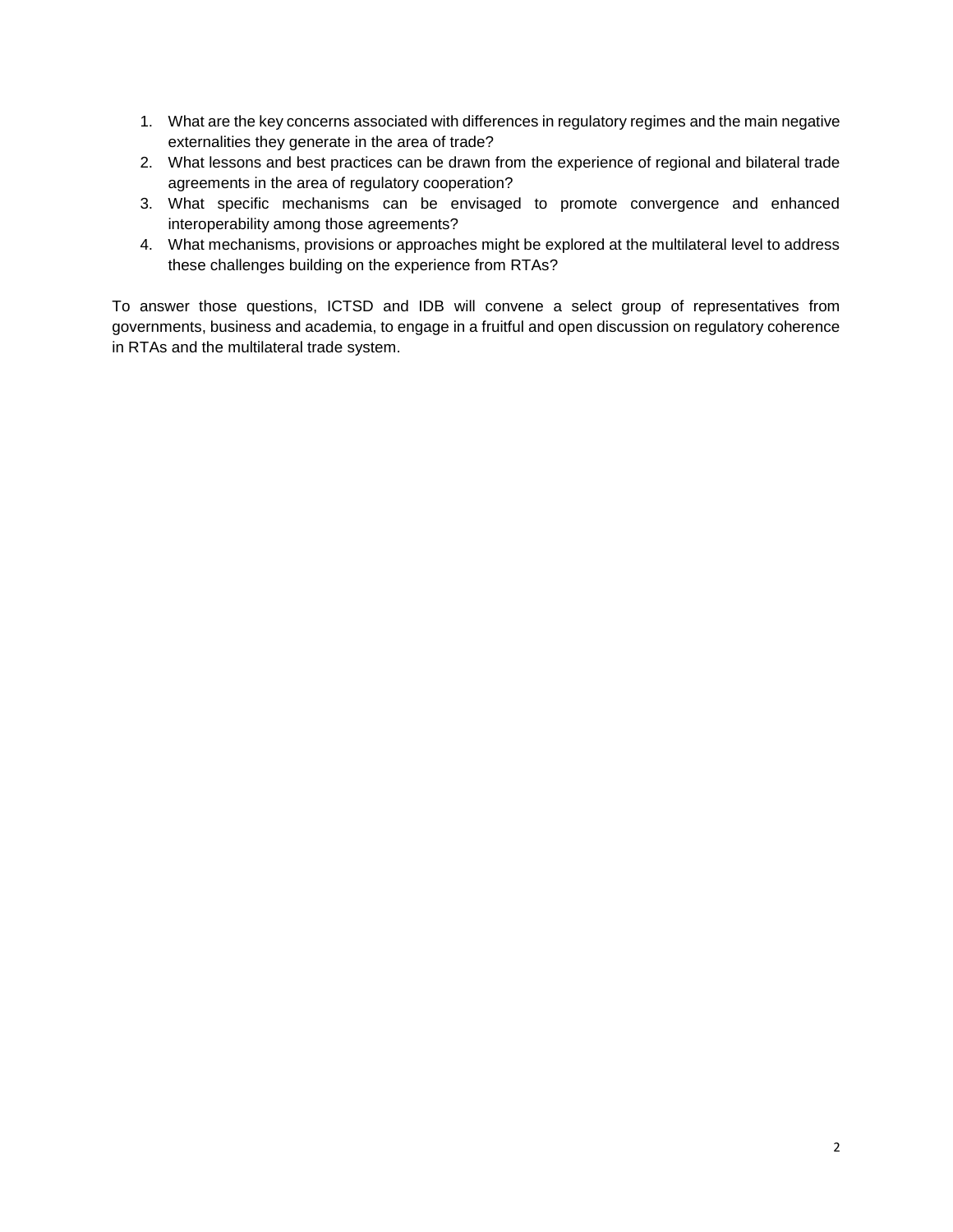# **Agenda**

## 9:00 – 9:15 **Welcome remarks**

- Ricardo Meléndez-Ortiz, Chief Executive, ICTSD
- Antoni Estevadeordal, Manager of Integration and Trade Sector, IDB

# 9:15 – 10:30 **Session I: Mapping regulatory cooperation**

This session will establish the scope by providing an overview of the different approaches through which regulatory cooperation is happening at the international level. Among these different approaches, what is the role of trade agreements? In particular, how are concerns around regulatory cooperation been increasingly addressed through the modern deep integration arrangements?

## Speakers:

- Céline Kauffmann, Deputy Head of Regulatory Policy Division, OECD --- *International regulatory cooperation, the menu of approaches*
- Rodrigo Polanco, Assistant Professor at the University of Chile, and Senior Researcher/Lecturer at the World Trade Institute (WTI) --- *Role of trade agreements in facilitating regulatory cooperation*

## Discussants:

- Amb. Marc Vanheukelen, European Union's Permanent Representative to the WTO
- Petros C. Mavroidis, Edwin B. Parker Professor of Law at Columbia Law School and Professor of Law at the University Neuchâtel

## *Open discussion*

## 10:30 – 10:45 **Coffee break**

## 10:45 – 12:15 **Session II: Cross-border externalities- Stakeholder perspectives**

This session will identify some of the cross-border externalities faced by key stakeholders as a result of different regulatory approaches and how regulators see the potential for trade agreements to help promote coherence. It will review in particular the problems faced by business in developing countries and how these may differ for MNCs versus SMEs.

Speakers:

- Robert Carberry, Formerly Assistant Secretary at Regulatory Cooperation Council Secretariat (RCC) *--- Regulator perspective on cross-border externalities*
- Hanne Melin, Director Global Public Policy and Head of eBay Inc. Public Policy Lab EMEA --- *Business perspective (SMEs) on cross-border externalities*
- Peter Draper, Managing Director, Tutwa Consulting Group --- *Regional perspective (Africa) on cross-border externalities*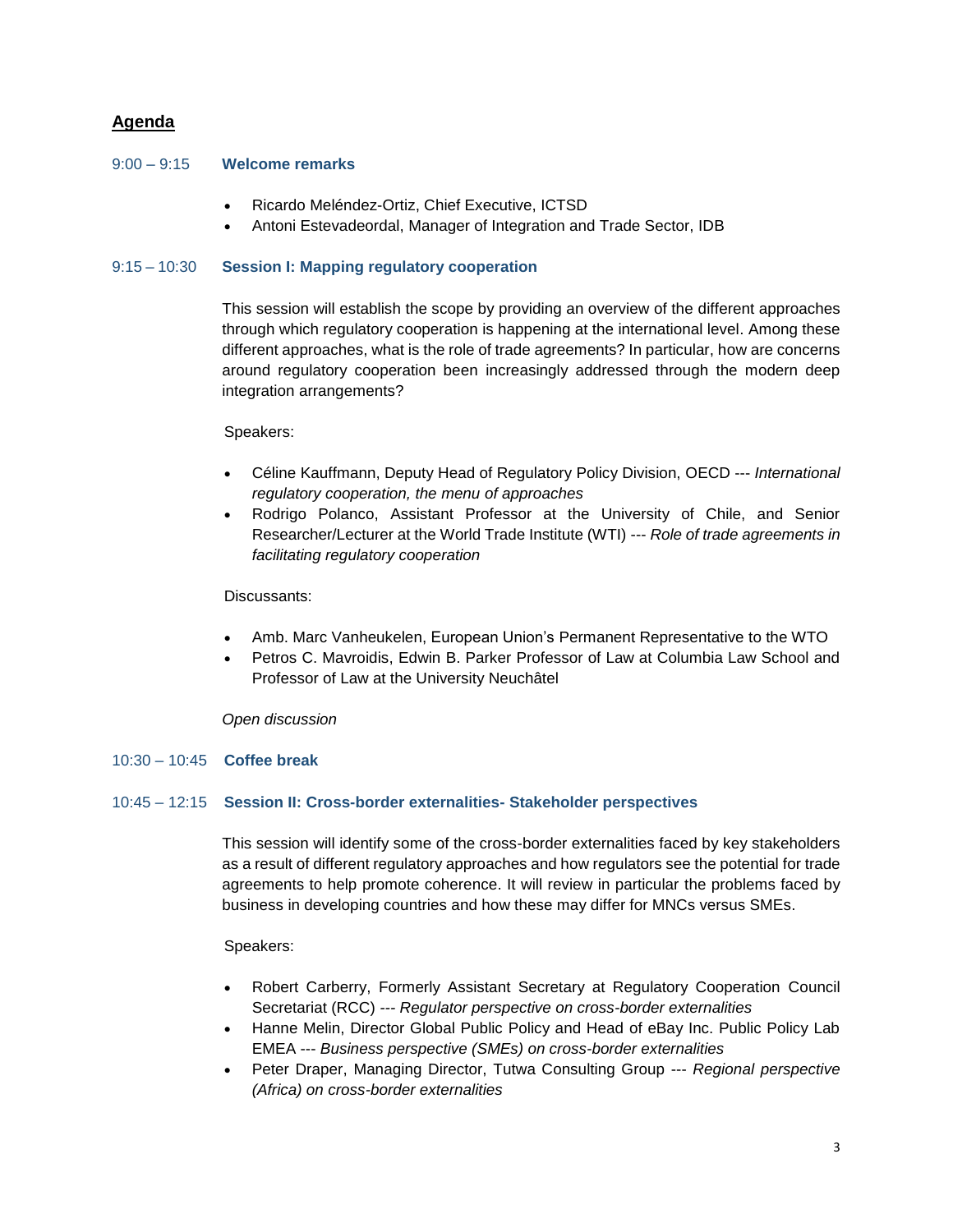Julia Muir, Consultant, IDB --- *Regional perspective (Pacific Alliance) on cross-border externalities*

#### Discussants:

- Tom Jenkins, Special Advisor, European Trade Union Confederation (ETAC)
- Mohammad Razzaque\*, Head of Trade Section, Commonwealth Secretariat

#### *Open discussion*

#### 12:15 – 13:30 **Lunch**

## 13:30 – 15:00 **Session III: Lessons from recent RTAs**

Review the development of innovative provisions and mechanisms for regulatory cooperation that are emerging from recent bilateral or regional trade initiatives (modern deep integration initiatives). Identify common trends, and draw lessons in terms of what worked and did not work, and identify the arrangements that are viable for multilateralization. Review specific collaborative arrangements including TTIP, APEC, The Pacific Alliance, and select investment treaties.

#### Speakers:

- Ignacio Garcia Bercero, Director at DG Trade, European Commission --- *Trends and lessons of promoting regulatory cooperation in goods*
- Panagiotis Delimatsis, Professor, Tilburg University --- *Trends and lessons of promoting regulatory cooperation in services*
- Iza Lejarraga, Head of Investment Policy Linkages, OECD --- *Trends and lessons of promoting regulatory cooperation in investment*

#### Discussants:

- Simon Farbenbloom, Australia's Deputy Permanent Representative to the WTO
- Amb. Junichi Ihara, Japan's Permanent Representative to the WTO
- Ismael Ortiz, Counsellor, Mexico's Permanent Mission to the WTO

#### *Open discussion*

#### 15:00 – 15:15 **Coffee break**

# 15:15 – 16:45 **Session IV: Ways forward on regulatory cooperation: Promoting new approaches at the multilateral level**

Based on the experiences and lessons discussed in previous sessions, identify the specific provisions and cooperative mechanisms viable for multilateralization through the WTO. Discuss potential concrete policy options that can promote convergence and interoperability among the various cooperative approaches and between RTAs and the multilateral trade system. What options are best implemented through the WTO, and what options for convergence are best promoted through bilateral and regional trade agreements